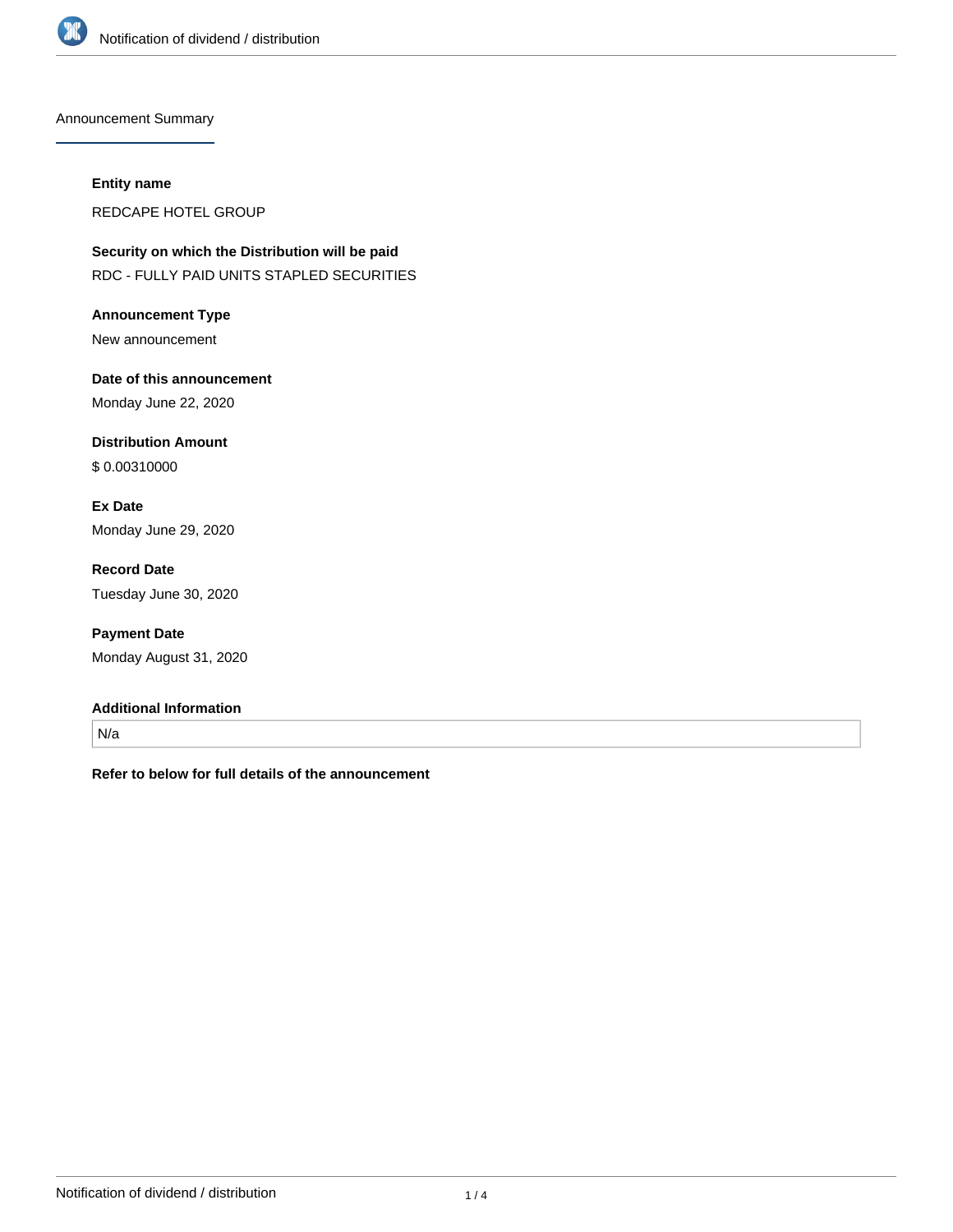

Announcement Details

Part 1 - Entity and announcement details

#### **1.1 Name of +Entity**

REDCAPE HOTEL GROUP

# **1.2 Registered Number Type** other

**Registration Number**

REDCAPE HOTEL GROUP comprising of Redcape Hotel Trust I (ARSN 629 354 614) and Redcape Hotel Trust II (ARSN 629 354 696)

# **1.3 ASX issuer code** RDC

#### **1.4 The announcement is** New announcement

**1.5 Date of this announcement**

Monday June 22, 2020

# **1.6 ASX +Security Code** RDC

**ASX +Security Description** FULLY PAID UNITS STAPLED SECURITIES

Part 2A - All dividends/distributions basic details

#### **2A.1 Type of dividend/distribution C** Ordinary

## **2A.2 The Dividend/distribution:**

relates to a period of one quarter

# **2A.3 The dividend/distribution relates to the financial reporting or payment period ending ended/ending (date)**

Tuesday June 30, 2020

## **2A.4 +Record Date**

Tuesday June 30, 2020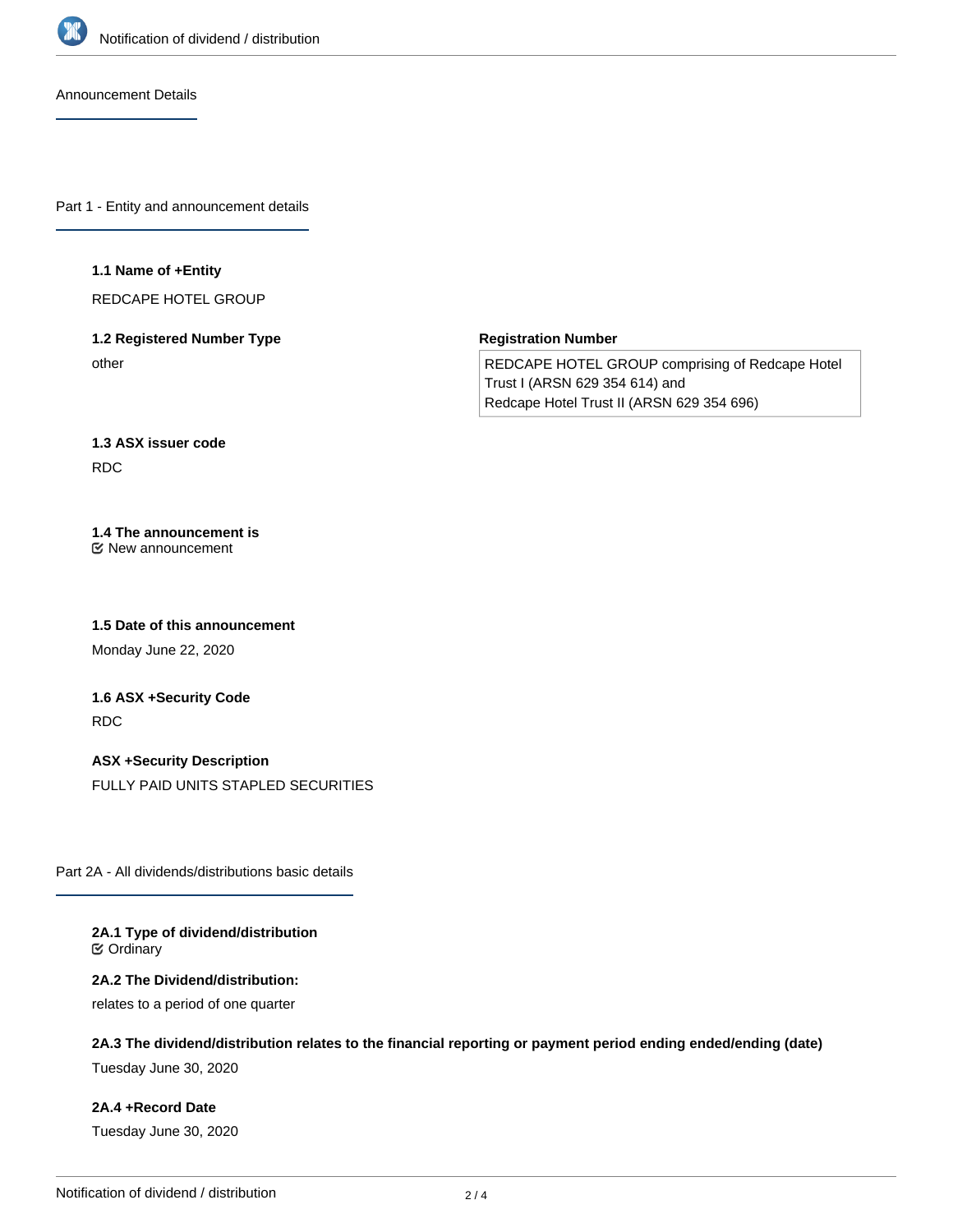

# **2A.5 Ex Date**

Monday June 29, 2020

#### **2A.6 Payment Date**

Monday August 31, 2020

**2A.7 Are any of the below approvals required for the dividend/distribution before business day 0 of the timetable?**

- **Security holder approval**
- **Court approval**
- **Lodgement of court order with +ASIC**
- **ACCC approval**
- **FIRB approval**
- **Another approval/condition external to the entity required before business day 0 of the timetable for the dividend/distribution.**

No

**2A.8 Currency in which the dividend/distribution is made ("primary currency")**

AUD - Australian Dollar

**2A.9 Total dividend/distribution payment amount per +security (in primary currency) for all dividends/distributions notified in this form Estimated or Actual?** Actual

\$ 0.00310000

**2A.10 Does the entity have arrangements relating to the currency in which the dividend/distribution is paid to securityholders that it wishes to disclose to the market?** No

**2A.11 Does the entity have a securities plan for dividends/distributions on this +security?** We have a Dividend/Distribution Reinvestment Plan (DRP)

**2A.11a If the +entity has a DRP, is the DRP applicable to this dividend/distribution?** No

**2A.12 Does the +entity have tax component information apart from franking?** Yes

Part 3A - Ordinary dividend/distribution

**3A.1 Is the ordinary dividend/distribution estimated at this time? 3A.1a Ordinary dividend/distribution estimated amount per +security** \$ **3A.1b Ordinary Dividend/distribution amount per security** No

\$ 0.00310000